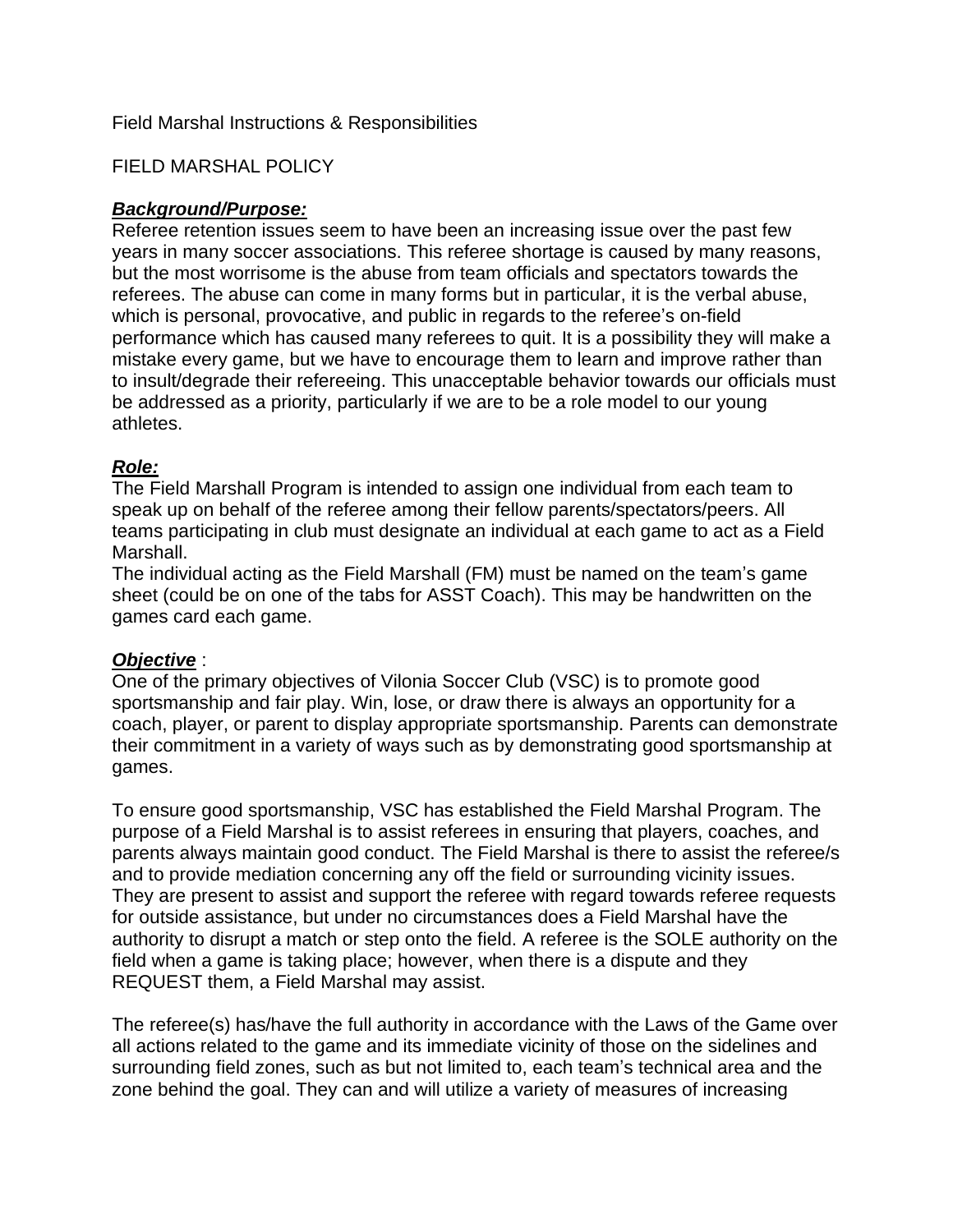severity to encourage appropriate behavior by spectators and players. This can range anywhere from stopping play for sanctions, to disciplining and ejecting coaches, up to and including abandoning the game itself, if they deem it necessary. Unfortunately, it can be very difficult for a referee who is as young as 13 years old to exert his or her authority whether it is in the capacity of an Assistant Referee or as a Center Referee. While they understand they have the authority to take action, they typically do not feel comfortable doing so, especially towards an adult(s) or a crowd. For this reason, an adult Field Marshal can offer support for the referee(s) and assist in controlling any inappropriate behavior.

## *Duties and Responsibilities of the Field Marshal*

**1**. Monitor the sidelines during games.

Spectators and coaches must remain on their respective sides of the field -- and within their designated boxes (spectator and technical) that are painted on the ground by the hosting clubs -- during games and 3 feet back from the sideline to avoid interference with play, the Assistant Referee, and to prevent the obstruction of vision of the Referee with the play.

**2**. Monitor verbal remarks and non-verbal gestures directed towards the referee(s), coaches, and players. Heat-of-the-moment mild expressions of disapproval by spectators and coaches with the decisions/calls of the referee(s) are inevitable. However, continued disparaging or negative remarks directed toward the coach(es), referee(s) or players either verbal or through gestures will not be tolerated and must be stopped. The Field Marshal must intervene for the correction of any behavior that is harassing, disparaging, or intimidating towards the Coach(es), Referee(s), or to any players. Under VSC and ASA rules, the coach has the full responsibility for the behavior of the players and parents and will be sanctioned accordingly if their spectators are not acting in an appropriate manner. A Field Marshal will, if necessary, approach the offending spectator and privately ask them to attend to their conduct in question. For especially egregious or repeated inappropriate remarks or actions, it may be necessary to ask the offending individual to leave the field and go to the parking lot. If this is met with dissension, the coach can be notified of his spectator's actions and asked to assist. If the Field Marshal does not feel that the coach can/will assist in this and the Center Referee wants the behavior to stop, the CR must follow policy and direct the coach to take care of the parent's behavior, or the game could be abandoned by the referee crew. If a coach or part of the coaching team is the offending individual(s), the Field Marshal and Center Referee will take the same actions. Play should not be stopped for any of these interventions taken by the Field Marshal.

Field Marshals are responsible for monitoring the sidelines at our games to provide reminders about appropriate behavior from supporters so that the experience can be enjoyable for all attending.